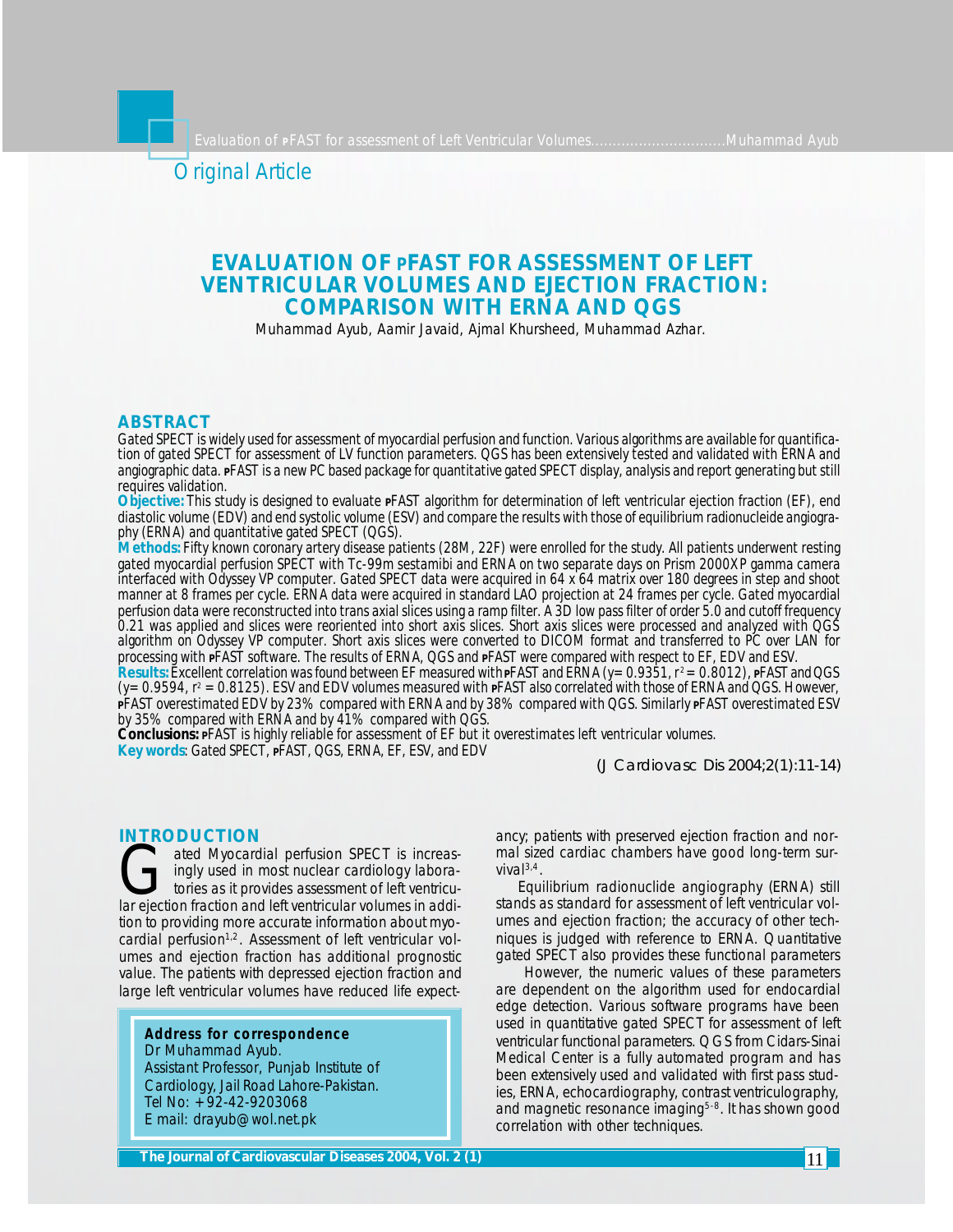**<sup>P</sup>**FAST is a new Windows based program developed by University of Sapparo, Japan. It runs on PC and is capable of processing multiple venders gated SPECT data. Moreover, it is capable of reading DICOM data. **<sup>P</sup>**FAST has a friendly interface and runs fast on a Pentium PC (fig.1). It requires validation of volumetric measurements against other techniques. This study is designed to judge the diagnostic accuracy of this program by comparing it with ERNA and QGS for assessment of ejection fraction and left ventricular volumes.

# **OBJECTIVES**

# **This study was carried out to:**

1. Evaluate **P**FAST algorithm for processing and analysis of gated myocardial perfusion SPECT data.

2. Compare left ventricular ejection fraction determined by **P**FAST algorithm with those determined by QGS and ERNA.

3. Compare left ventricular volumes determined by **<sup>P</sup>**FAST algorithm with those determined by QGS and ERNA

# **MATERIALS AND METHODS**

Fifty patients (28 males and 22 females) with ages between 32 to 77 years referred for assessment of myocardial perfusion and function were included in the study. All patients had angiographic evidence of coronary artery disease. Patients with cardiac arrhythmia and blocks and patients with hepatic and renal impairment were excluded from the study. Informed consent was taken from all the patients. Gated myocardial perfusion SPECT and ERNA studies were carried out on two consecutive days.

#### **Gamma Camera:**

Data were acquired on Prism 2000XP Gamma Camera (Marconi Medical, USA) interfaced with Odyssey VP computer.

#### **Gated SPECT:**

Patients were asked to come empty stomach to minimize gall bladder activity. Patients were refrained from any physical activity before the study. General and cardiovascular examination was carried out. Patients' Electrocardiogram was recorded. An intravenous canula was passed and 925 MBq of Tc99m sestamibi (Cardiolite, Dupont USA) prepared from fresh elute was injected. Data acquisition was carried at 45 minutes post injection. Gated SPECT data were acquired using 8 intervals per cardiac cycle. Acquisition was done in step and shoot manner using 30 steps, 50 seconds each step over 180 degrees, starting from 132 degrees RAO position. Data

## were stored on computer hard disc in 64 x 64 matrix. **SPECT Data Processing**

The data were checked for any motion artifacts. Motion artifacts if any were removed using motion correction algorithm. Data were reconstructed into trans axial slices with 180 degrees filter back projection. A ramp filter was applied during reconstruction. A 3D low pass filter of order 5.0 and cut off frequency 0.21 was applied. Transverse slices were reoriented into 2.2-mm thick (1 pixel) short, horizontal long and vertical long axis slices. Short axis slices were processed on Odyssey VP computer with Cidars-Sinai QGS program for assessment of LV ejection fraction and volumes. The same short axis slices were converted to DICOM format and transferred to a networked PC. DICOM data was processed and analyzed on the PC using Sapparo Medical University's **P**FAST program. Left ventricular ejection fraction volumetric indices were recorded,

#### **Equilibrium Radionuclide Angiography**

In vivo labeling technique was used for RBC labeling. Amerscan stanous agent (0.3ml/Kg) was given intravenously followed by 555MBq 99mTcO4 20 minutes later. Gated planar imaging was done at 24 frames per cycle in LAO 40 degrees with 10 to 20 degrees caudal tilt to get the best RV and LV separation. The images were stored in 64 x 64 matrix on computer hard disc.

The data were processed using proprietary software for multi-gated analysis on Odyssey VP for determination of ejection fraction. Left ventricular volumes were calculated using Massardeo' s method:

Volume =  $1.38$  M<sup>3</sup> x R<sup>3/2</sup>

ED volume was calculated from the above formula and ESV was derived from EDV and ejection fraction.

## **STATISTICAL ANALYSIS**

Linear regression analysis was performed for EF, ESV and EDV values measured with ERNA, QGS and **P**FAST. Correlation coefficients  $(r^2)$  and slope  $(y)$  were calculated for all three parameters.

### **RESULTS**

There were 50 patients (28M, 22F) aged between 32 and 77 years (mean 49.1 years) in the study. All patients had angiographically proven coronary artery disease. Twenty-four patients had prior myocardial infarction while twenty-six patients presented with angina. Ejection fraction values based on ERNA varied between 15% and 78%.

Ejection fractions calculated with **PFAST** strongly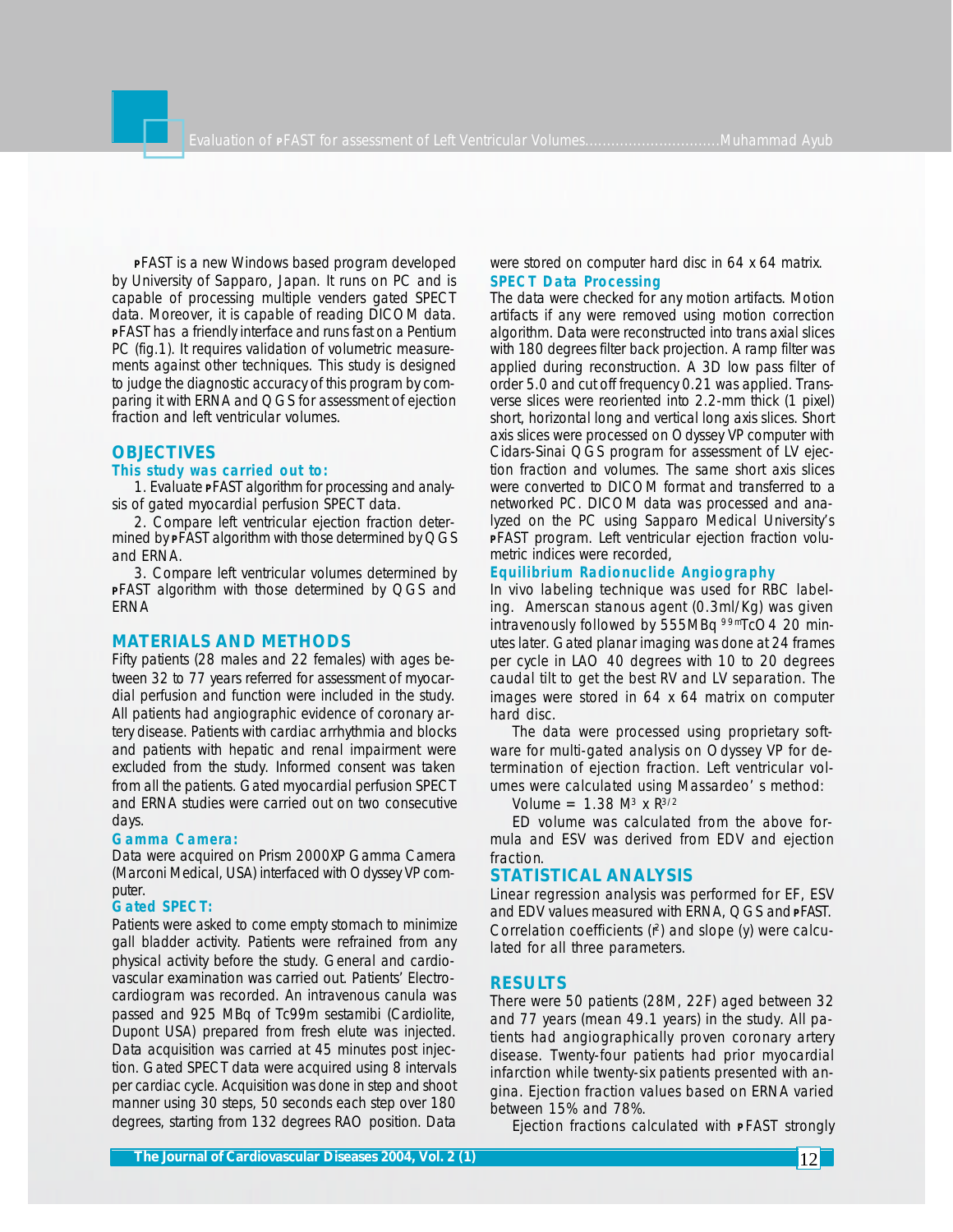correlated with those calculated with ERNA ( $y=0.9351x$ , r<sup>2</sup> =0.8012) and QGS (y=0.9594x, r<sup>2</sup>=0.8125). The values calculated with all three methods were almost identical (Fig.2). There was good correlation in ED volumes calculated by **<sup>P</sup>** FAST with those of ERNA (y  $= 1.2281x$ ,  $r^2 = 0.7218$  and QGS (1.3835,  $r^2 = 0.9087$ ). ES volumes calculated with **P**FAST also correlated with ERNA values ( $y = 1.3482x$ ,  $r^2 = 0.8512$ ) and QGS  $(y=1.406x, r^2=0.934)$ .

**<sup>P</sup>**FAST generally overestimated EDV by about 23 percent compared with ERNA and by 38% compared with QGS (Fig. 3). Similarly **P**FAST overestimated ESV by about 35 percent compared with ERNA and by 41 percent compared with QGS (Fig. 4).

# **DISCUSSION**

The additional value of quantitative gated SPECT is well established as it provides an objective and observer independent assessment of myocardial perfusion and function. Cidars-Sinai's QGS has been thoroughly tested and validated against other diagnostic modalities. In our study, we found good correlation between QGS and ERNA values ( $y=0.9467$ ,  $r^2=0.8596$ ). The results of our study are identical with those of Terrence et al. who found good correlation between QGS and ERNA in patients with large perfusion defects. Our study also confirmed slight underestimation of EF with QGS compared with ERNA. These subtle differences in the ejection fraction calculated with ERNA and QGS have been ascribed to temporal artifacts created by gating at 8 intervals per cycle for QGS compared with 24 intervals per cycle for ERNA.

There is no available **<sup>P</sup>** FAST data to compare our values determined with this software. In our study, EF, ESV and LVDV calculated with **<sup>P</sup>** FAST correlated with those of ERNA and QGS. The EF values calculated by **<sup>P</sup>** FAST showed excellent correlation with those of QGS and ERNA. As far as EDV and ESV determination is concerned, **<sup>P</sup>** FAST values showed linear correlation with QGS and ERNA but consistently overestimated these volumes compared with QGS and ERNA. This may be due to the difference in the edge detection algorithms used. There is need for further improvement in the algorithm before **<sup>P</sup>** FAST is used for routine clinical work.

#### **Conclusions**

**<sup>P</sup>** *FAST* is highly reliable for assessment of left ventricular ejection fraction but it overestimates left ventricular volumes compared with QGS and radionuclide ventriculography .



#### **Fig. 1: <sup>P</sup>**FAST gated SPECT analysis interface



#### **Fig. 2:** Correlation of **P**FAST ejection fraction with those of ERNA and QGS



## **Fig 3**: Correlation of **P**FAST EDV with those of **Fig 3**: Correlation of **P**FAST EDV with those of ERNA and QGS ERNA and QGS



**Fig 4:** Correlation **P**FAST ESV with those of **Fig 4:** Correlation **P**FAST ESV with those of ERNA and QGS ERNA and QGS